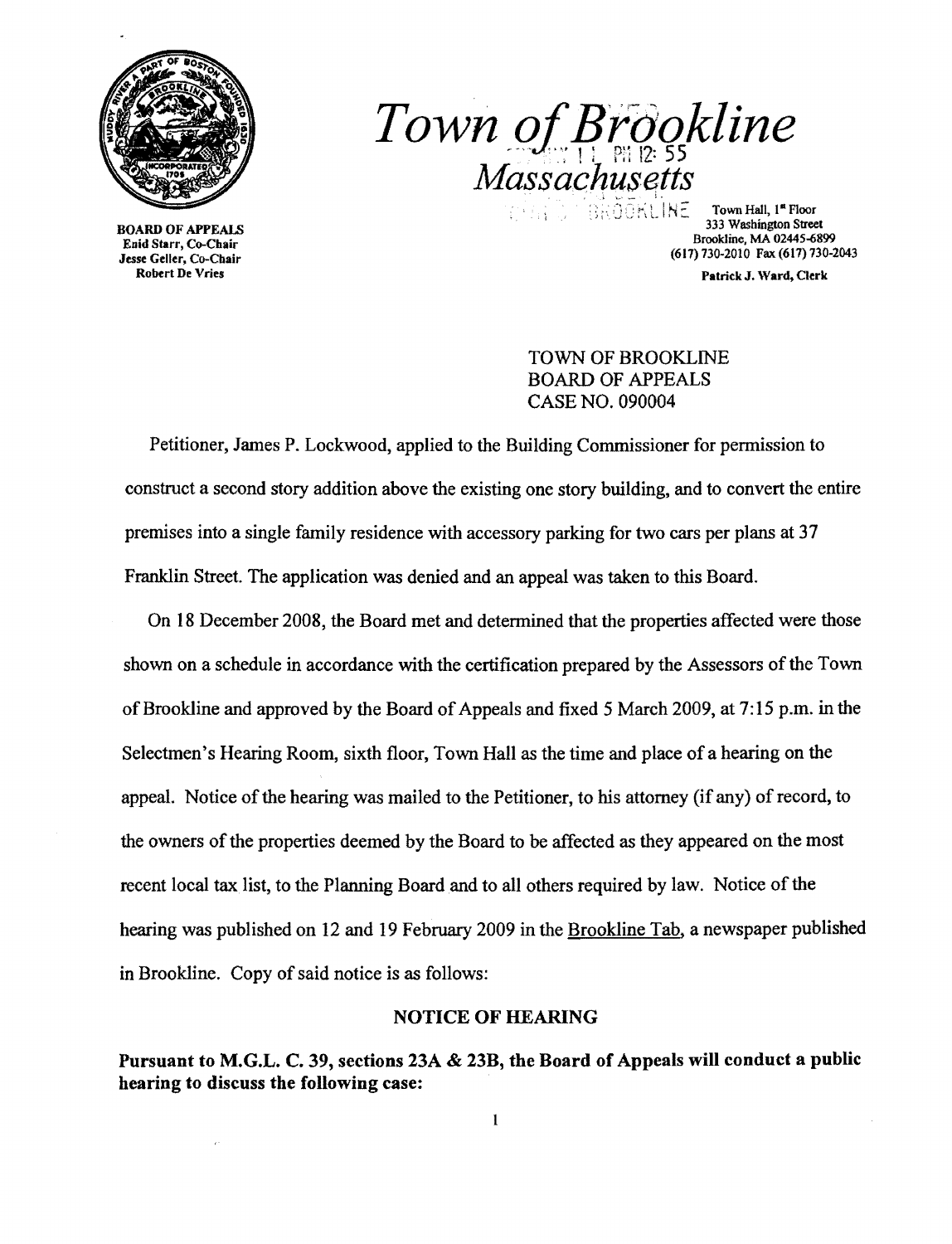Petitioner: LOCKWOOD JAMES P Location of Premises: 37 FRANKLIN ST BRKL Date of Hearing: 03/05/09 Time of Hearing: 7:15 p.m. Place of Hearing: Selectmen's Hearing Room, 6<sup>th</sup> floor

A public hearing will be held for a variance and/or special permit from:

- 1) 5.10; Minimum Lot Size; Variance Required.<br>2) 5.15.2; Exception to Minimum Lot Size and L
- 2) 5.15.2; Exception to Minimum Lot Size and Lot Width Requirements, Special Permit Required.
- 3) 5.43: Exceptions to Yard and Setback Regulations, Special Permit Required.
- 4) 5.60; Side Yard Requirements, Variance Required.
- 5) 5.70; Rear Yard Requirements, Variance Required.
- 6) For the Design of All Off-Street Parking Facilities:
	- 6.04.5.b; Variance Required.
	- 6.04.12; Special Permit Required.

7) 8.02.2; Alteration or Extension; Special Permit Required of the Zoning By-Law to construct a second story addition above the existing one story building, and to convert the entire premises into a single family residence with accessory parking for two cars per plans at 37 FRANKLIN ST BRKL.

Said Premise located in a M-l.0 (Apartment House) district.

*Hearings, once opened, may be continued by the Chair to a date and time certain. No further notice will be mailed to abutters or advertised in the TAB. Questions regarding whether a hearing has been continued, or the date and time ofany hearing may be directed to the Zoning Administrator at* 617-734-2134 *or check meeting calendar at: http://calendars.town.brookline.ma.usIMasterTownCalandarl? FormID= 158.* 

The Town of Brookline does not discriminate on the basis of disability in admission to, access to, *or operations ofits programs, services or activities. Individuals who need auxiliary aids for*  effective communication in programs and services of the Town of Brookline are invited to make *their needs known to the* ADA *Coordinator, Stephen Bressler, Town ofBrookline,* 11 *Pierce Street, Brookline, MA 02445. Telephone:* (617) *730-2330; TDD* (617) *730-2327.* 

## Enid Starr Jesse Geller Robert De Vries

At the time and place specified in the notice, this Board held a public hearing. Due to a

scheduling conflict the hearing location was moved to room 103, on the first floor of the Town

Hall. Notice of the change in location was posted at all entrances to the building as well as in the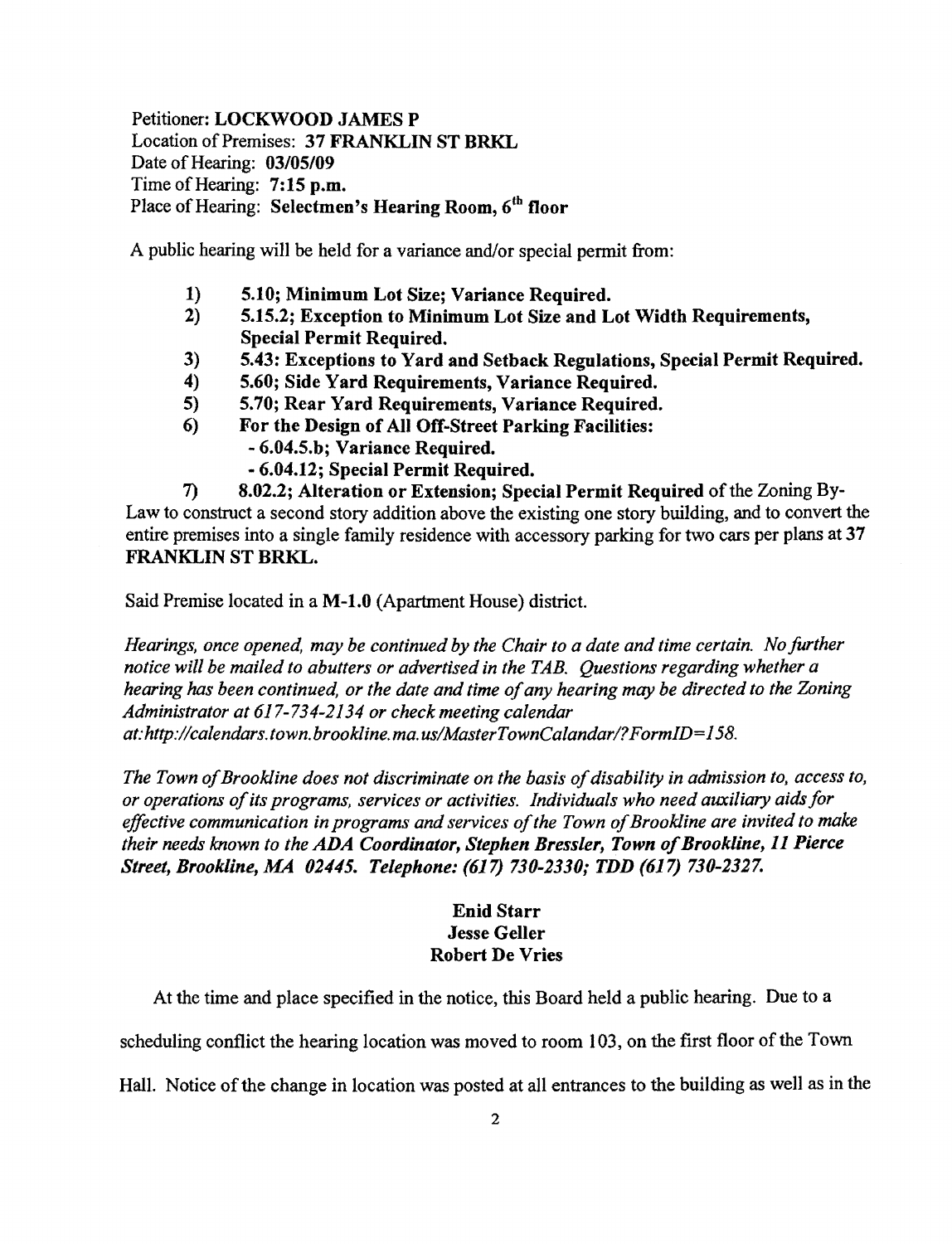entry to the Selectmen's Hearing Room. Present at the hearing was Chairman, Jesse Geller and Board Members, Mark Allen and Jonathan Book. Attorney Michael W. Merrill, 100 State Street, Suite 200, Boston, MA 02109 presented the case before the Board.

Attorney Merrill said that in 1978 the Board of Appeals granted approval to subdivide 37 and 41 Franklin Street into two separate lots, one with a three-family residential dwelling and the other, #37, with a commercial garage building. Attorney Merrill said that 37 Franklin Street is located between Rice and Roberts Streets, with a single-story garage building on a lot that is nearly entirely paved. The garage is currently used for the storage of construction equipment and materials, which is a legally non-conforming use. The rest of the lot is used for parking. The surrounding lots are all residential, ranging from single to multi-family dwellings. A large apartment building exists to the rear of the garage.

Attorney Merrill said that the petitioner, James Lockwood, proposes to construct a second story to the garage and convert the entire building into a single-family dwelling. The second story addition would not expand the building's footprint; however, a porch with a small covering would be constructed on the building's side to provide for a second egress towards the parking area. The garage's current vehicle bays would be converted to new windows surrounded by wood mdo paneling; one bay has already been converted into the primary doorway. The new second story would be finished with a horizontal siding such as hardiplank. The roof would be flat, with a slight slope to the rear. Two parking spaces would be located directly to the left of the building in the side yard. The side lot lines are currently partly fenced with chain link; along the rear lot line is wood fencing. He said that Mr. Lockwood intends to remove the paving in front of the building that is currently used for parking and install landscaping.

3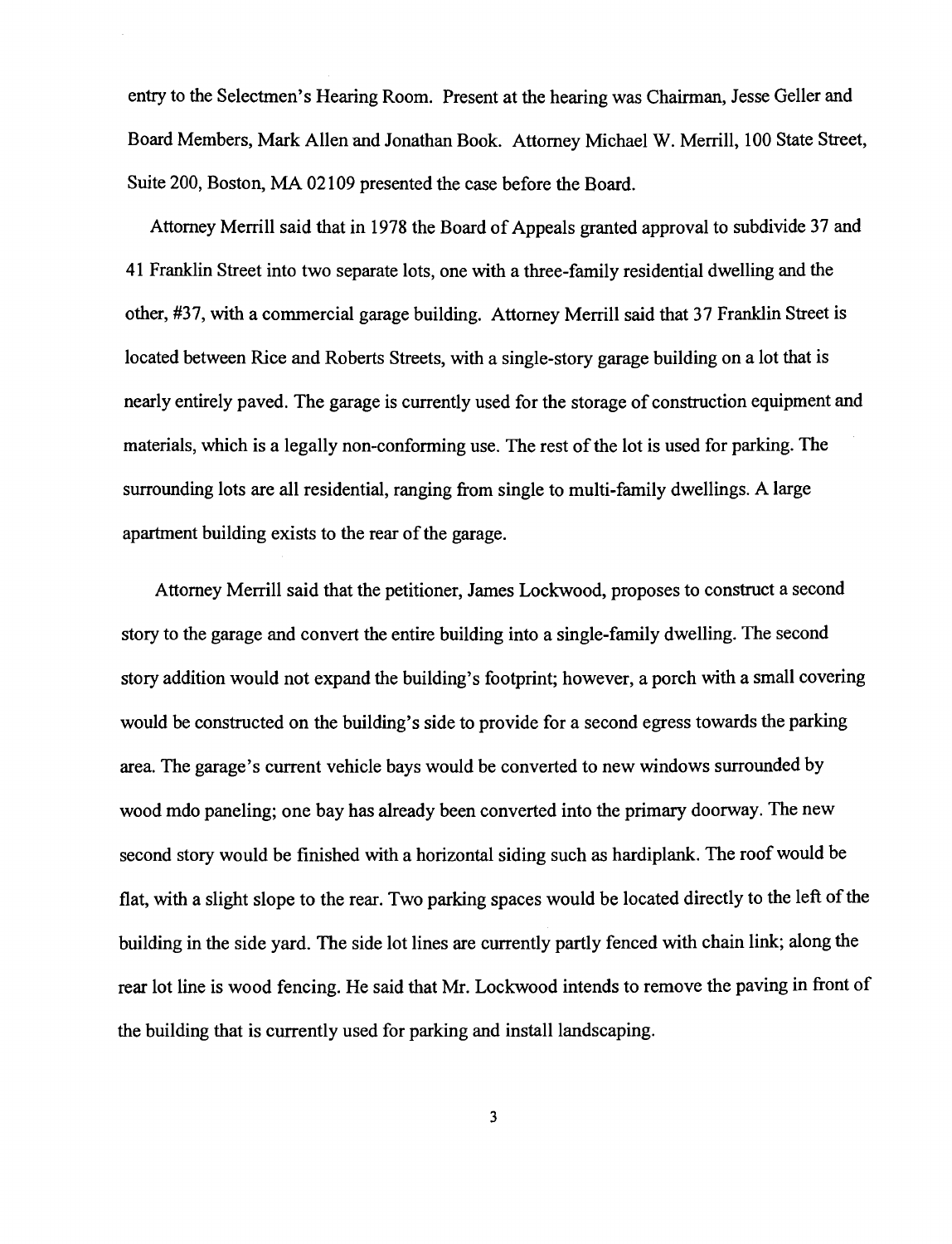Attorney Merrill said that the project would convert a pre-existing non-conforming use to one that is conforming. He said that his client seeks relief for exception to minimum lot size, side and rear set back requirements, parking relief and a special permit for a pre-existing, nonconforming structure. Attorney Merrill said that this conversion is appropriate to and would not adversely affect the neighborhood. He described Mr. Lockwood as an accomplished contractor/designer with a sterling reputation in the community. Attorney Merrill stated that prior to the Board of Appeals hearing a letter from an abutter, Thomas Daly, was received requesting an accommodation with respect to his use of parking encroaching onto Mr. Lockwood's property. He said that the owners of 21 Rice Street have expanded the parking onto Mr. Lockwood's property. Mr. Lockwood said he will work with the neighbor to try to reach some accommodation regarding parking.

Mark Allen asked about the Planning Board comment regarding increasing the slope of the shed roof to allow an increase in height of the second floor windows. Mr. Lockwood responded that he was attempting to keep the slope low in deference to neighbor concerns about reduced light and he was also concerned that additional height would make the building size and mass appear greater. He said that he would work with planning staff to come up with fenestration that would complement the building.

Chairman Geller stated that the parking issue was one of encroachment by a neighbor on the property of 37 Franklin Street and the issue was not properly before the Board in that it was a potentially a dispute, civil in nature.

The Chairman asked whether anyone wished to speak in favor or against the proposal. Several neighbors commented that the proposed structure design elements were not in keeping

4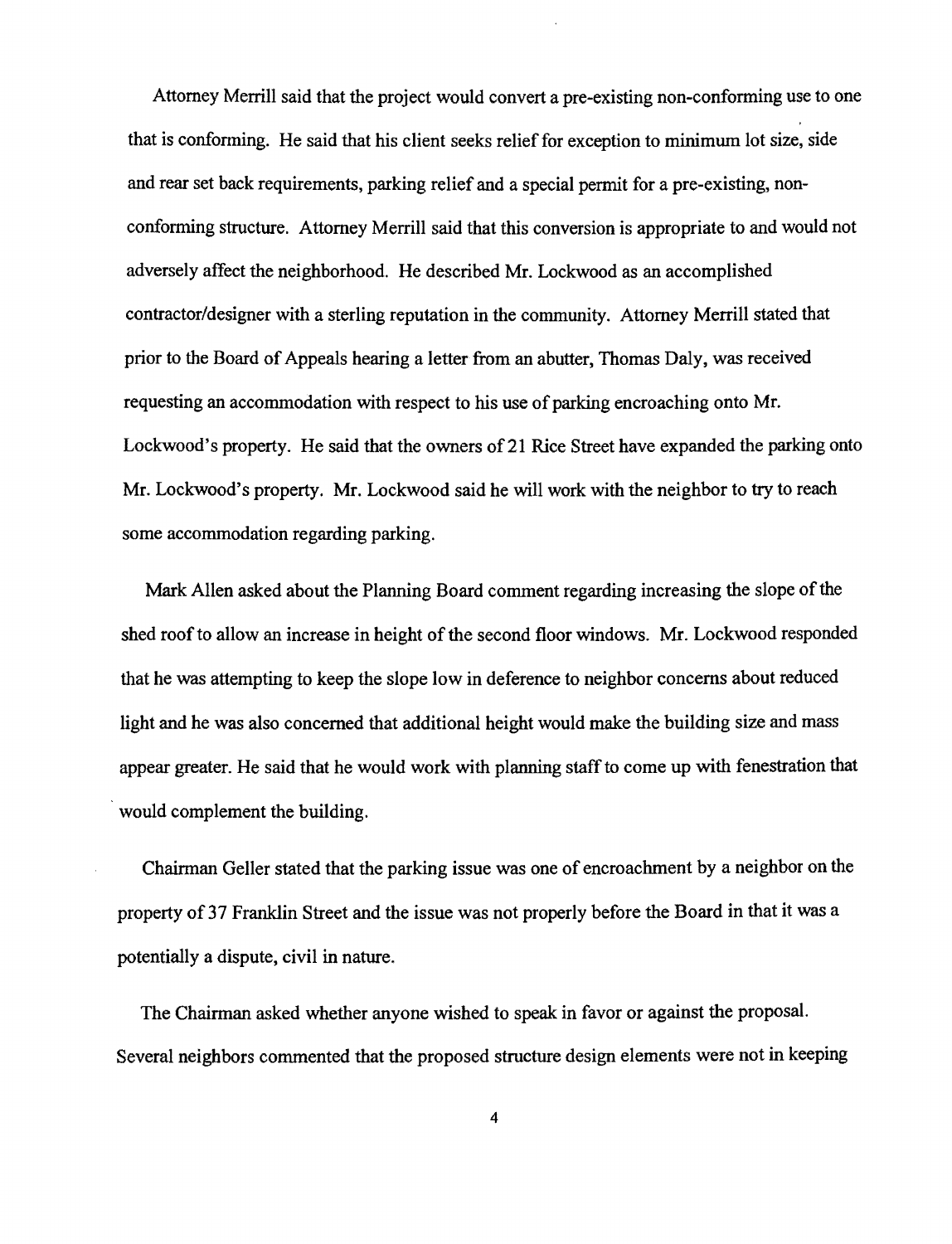with the neighborhood and lacked design character. One neighbor stated that the design of the building had the appearance of a gas station, with the bays filled in and with windows with a sloped top; and that the building had no architectural interest. She said that the neighborhood deserved better. Two other neighbors commented that due to the proximity of the structure, the increased height would severely impact the light they received on their home and that the proposal would decrease the available parking in the neighborhood.

Courtney Synowiec delivered the findings of the planning department staff.

Section 5.10 – Minimum Lot Size: The minimum lot size requirement for a single-family home in an M-1.0 zoning district is  $4,000$  s.f. The subject property's lot size is  $3,110$  s.f.

Section 5.15.2 - Exception to Minimwn Lot Size and Lot Width Requirements: The Board of Appeals by special permit may allow a single-family home to be constructed on a lot that does not meet minimum lot size requirements if the dwelling is on a lot that was contiguous to another lot in the same ownership on or after July 27, 1962; the yard requirements are observed; and the lot width is not less than three-fourths than required. This property was subdivided after 1962 and exceeds the lot width requirement of 40 feet. *Special permit required*.

Section 5.43 - Exceptions to Yard and Setback Regulations Section 5.60 - Side Yard Requirements Section 5.70 – Rear Yard Requirements

Section 6.04.5.b – Design of All Off-Street Parking Facilities: The surfaced area of parking lots and all entrance and exit drives shall be set back a minimum of 10 feet from the street lot line and five feet from all other lot lines.

## Section 6.04.12 - Design of All Off-Street Parking Facilities

Section 8.02.2 – Alteration or Extension: A special permit is required to alter and extend this nonconforming structure.

|                                       | <b>大 Kequired 人 Listaning</b> |          | Proposed . | The first County        |
|---------------------------------------|-------------------------------|----------|------------|-------------------------|
| Side Yard Setback                     | $7.5$ feet                    | 5.9 feet | 5.9 feet   | Special Permit*         |
| <b>Rear Yard Setback</b>              | 30 feet                       | 3.2 feet | 3.2 feet   | Special Permit*         |
| Parking:<br><b>Front Yard Setback</b> | 10 feet                       | 0 feet   | 15.9 feet  | Complies                |
| Parking:                              | 5 feet                        | 0 feet   | 0 feet     | <b>Special Permit**</b> |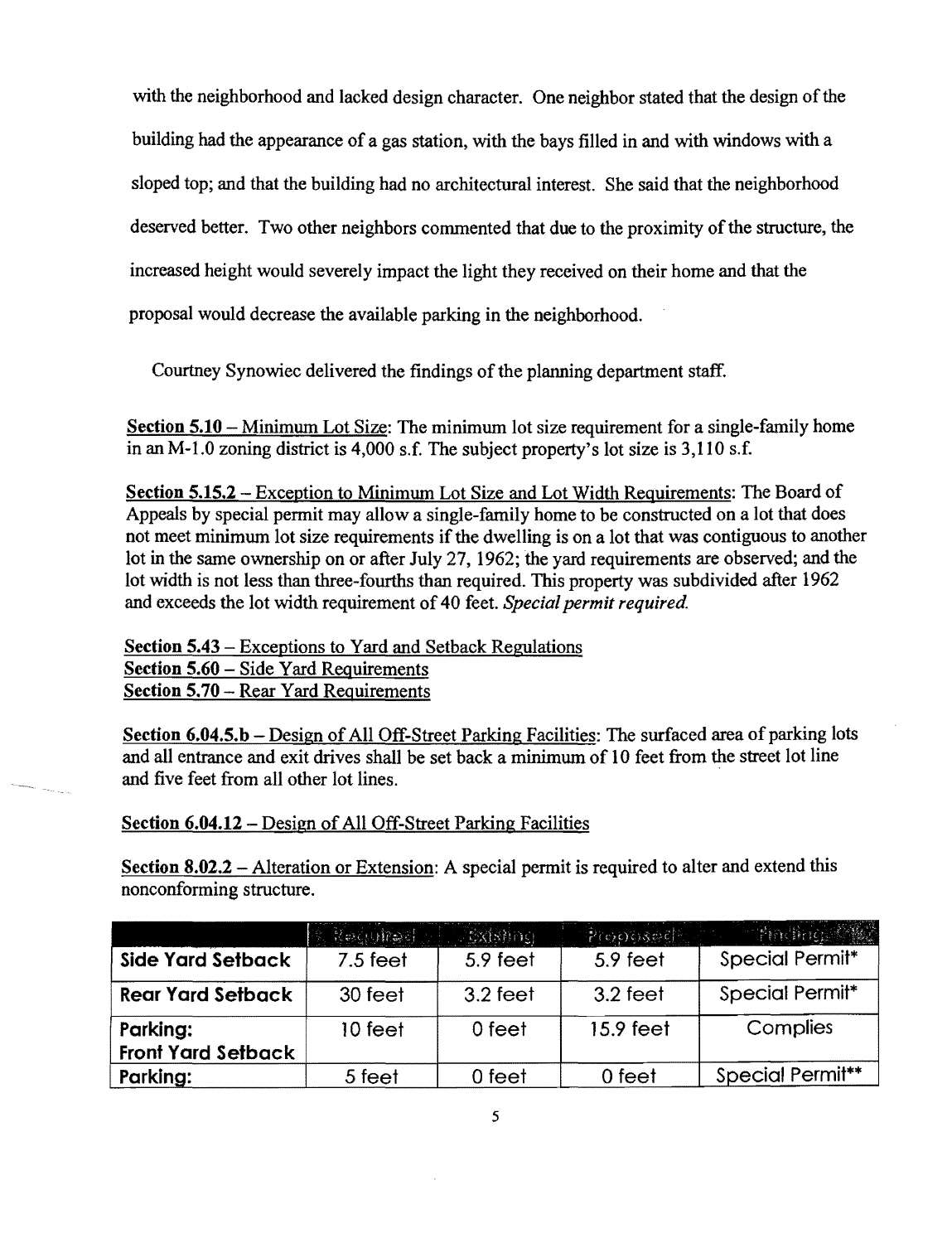| Side Yard Setback |  | (previously)   |
|-------------------|--|----------------|
|                   |  | existing       |
|                   |  | nonconformity) |

\*Under Section 5.43, the Board of Appeals may allow by special permit alternate dimensions for setback and yard requirements if counterbalancing amenities are provided.

\*\*Under Section 6.04.12. the Board of Appeals may allow by special permit the substitution of other dimensional requirements for parking facilities when new parking facilities are being installed to serve existing structures. provided the substitution is necessary for the installation of the off-street parking spaces that would be required for a similar new building.

Ms. Synowiec said that the Planning Board was supportive of the proposal to construct a second-story to the single-story garage building and convert the structure into a single-family dwelling. The second-floor addition has been designed to be in the same character as the first story, and it does not expand upon the building's footprint. The building is surrounded by parking areas on neighboring lots, which provide a small buffer between the subject building and neighboring dwellings. Additionally, the conversion will bring a non-conforming use into conformance with the residential zoning district. Surrounding structures are all residential, and most structures are larger and taller than this garage.

The Planning Board was pleased that the parking immediately in front of the structure will be removed, which will improve both the building's appearance and the streetscape. This removal, as well as the installation of a curb, should be shown on a final landscaping or site plan prior to issuance of a building permit. The parking on the side of the building has existed since the property's first subdivision in 1978, so its retention is not expected to be detrimental to surrounding properties. Additionally, the Board would like to see the slope of the mostly flat. roof moderately increased, allowing for slight modifications to the second-floor windows, possibly making them taller, to improve the appearance of the upper floor addition. Therefore, the Planning Board recommended approval of the proposal and submitted plans, prepared by

6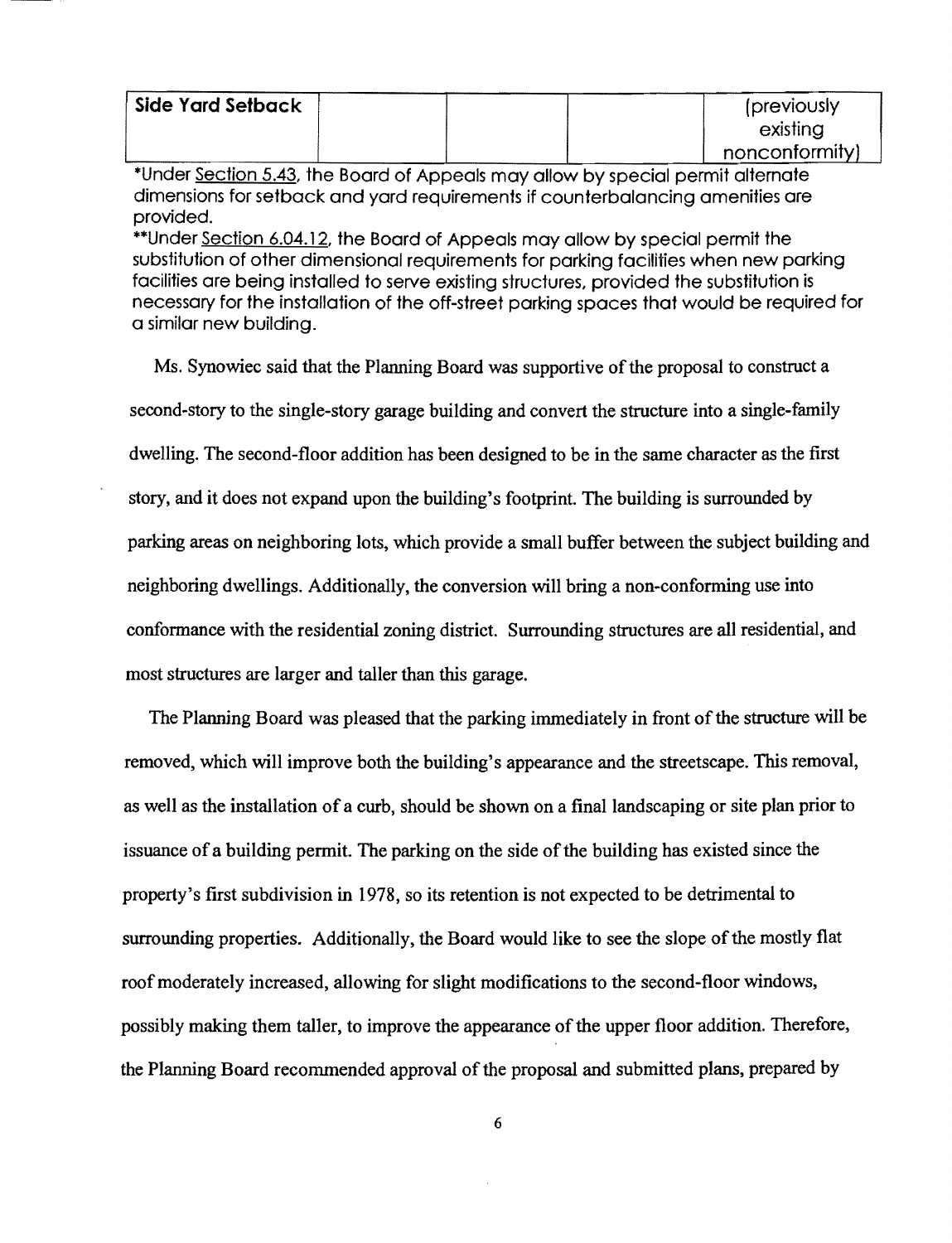Osborn Studio and last dated 1/31/09, the site plan prepared by AGH Engineering and dated 10116/08, and the schematic landscape plan dated 2/26/09, subject to the following conditions:

- 1. Prior to issuance of a building permit, a final landscaping plan, indicating the paving to be removed in front of the dwelling, front curb details, and all fencing and new plantings on the property, shall be submitted to the Assistant Director for Regulatory Planning for review and approval.
- 2. No vehicles shall be parked in the property's front yard.
- 3. Prior to issuance of a building permit, final elevations, indicating modifications to the windows and roofline, shall be submitted to the Assistant Director for Regulatory Planning for review and approval.
- 4. Prior to issuance of a building permit, the applicant shall submit to the Building Commissioner for review and approval for conformance to the Board of Appeals decision: 1) a final site plan, stamped and signed by a registered engineer or land surveyor; 2) final elevations, stamped and signed by a registered architect; and 3) evidence that the Board of Appeals decision has been recorded at the Registry of Deeds.

Michael Shepard, Building Commissioner, delivered the comments of the Building

Department. Mr. Shepard stated that the ultimate aim of zoning was to have all properties compliant. He opined that the proposal before the Board would bring the property into compliance as to use. He said that once converted to a residential use, the property could never become a non-conforming workshop again. He said that the Building Department was supportive of the project and the conditions recommended by the Planning Board. He said that Mr. Lockwood had a great reputation and the proposal would have a positive effect upon the neighborhood.

Board Member Allen asked about the concrete masonry unit (cmu) bottom section of the building and whether the petitioner would consider in the alternative the use of some type of wood siding on the lower area. Mr. Lockwood said that although he liked the appearance of the painted block, he would install either vertical or horizontal wood siding to cover the block. Mr.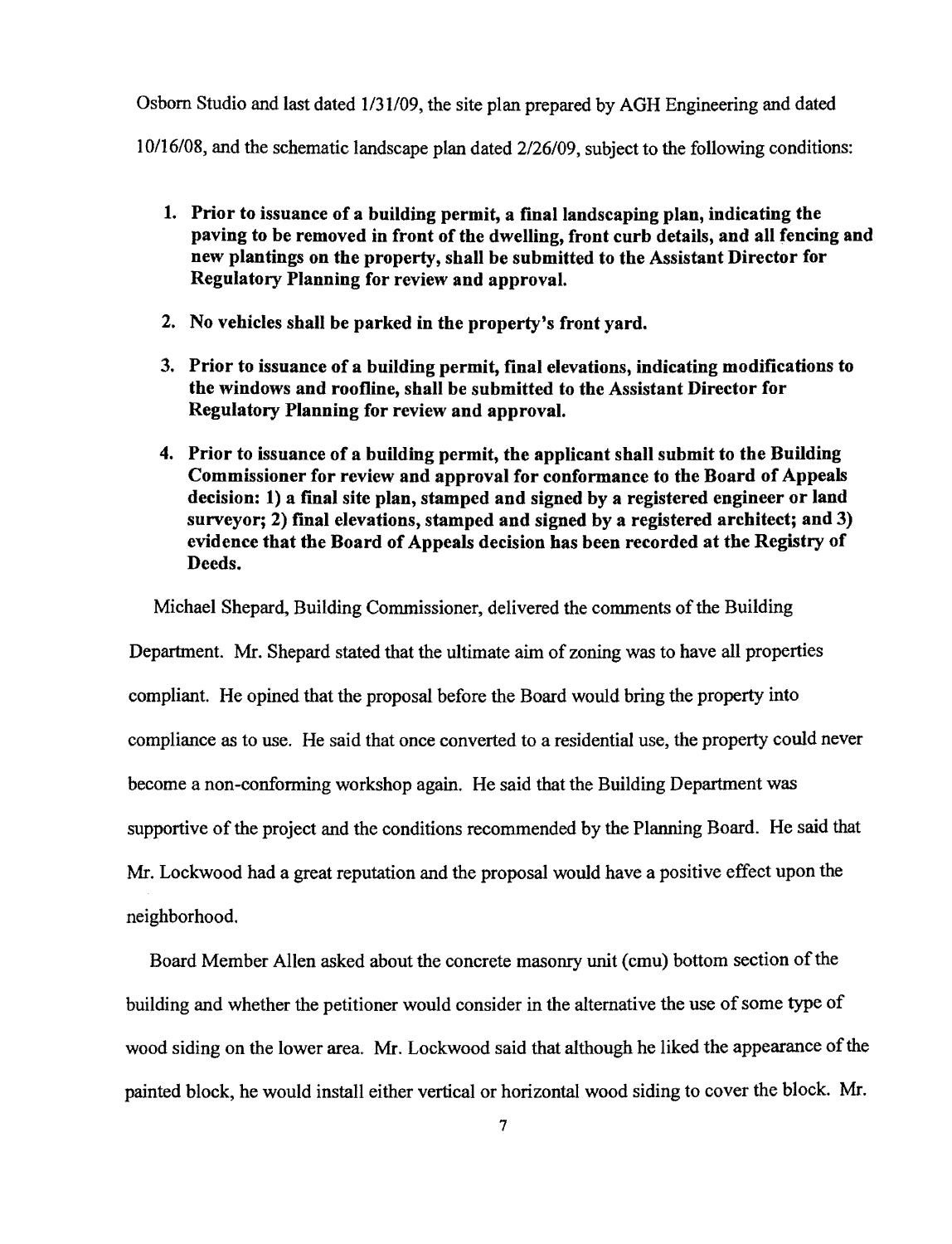Allen also asked about the installation of curbs and a new sidewalk in front of the house. Mr. Lockwood represented that he intended to install both. Board Member Book said that the height of the proposed structure was less than the maximum allowed and that any additional increase in height of the existing building would by definition effect the light on adjoining properties. Chairman Geller stated that all the relief required could be granted by special permit. He reminded those in attendance that the bar for a special permit is considerably lower than that for a variance.

The Board, having deliberated on this matter and having considered the foregoing testimony, concludes that the requirements of Section 9.05, Section 5.15.2, Section 5.43. Section 6.04.12 and Section 8.02.2 of the Zoning By-Law have been satisfied and it is desirable to grant the Special Permits in accordance with the relief requested. The Board makes the following specific findings pursuant to Section 9.05 of the Zoning By-Law:

- a. The specific site is an appropriate location for such a use, structure, or condition.
- b. The use as developed will not adversely affect the neighborhood.
- c. There will be no nuisance or serious hazard to vehicles or pedestrians.
- d. Adequate and appropriate facilities will be provided for the proper operation of the proposed use.
- e. The development as proposed will not have a significant adverse effect on the supply of housing available for low and moderate income people.

Accordingly, the Board voted unanimously to grant the requested relief subject to the following conditions:

> 1. Prior to issuance of a building permit, a final landscaping plan, indicating the paving to be removed in front of the dwelling, front curb and sidewalk details, and all fencing and new plantings on the property, shall be submitted to the Assistant Director for Regulatory Planning for review and approval.